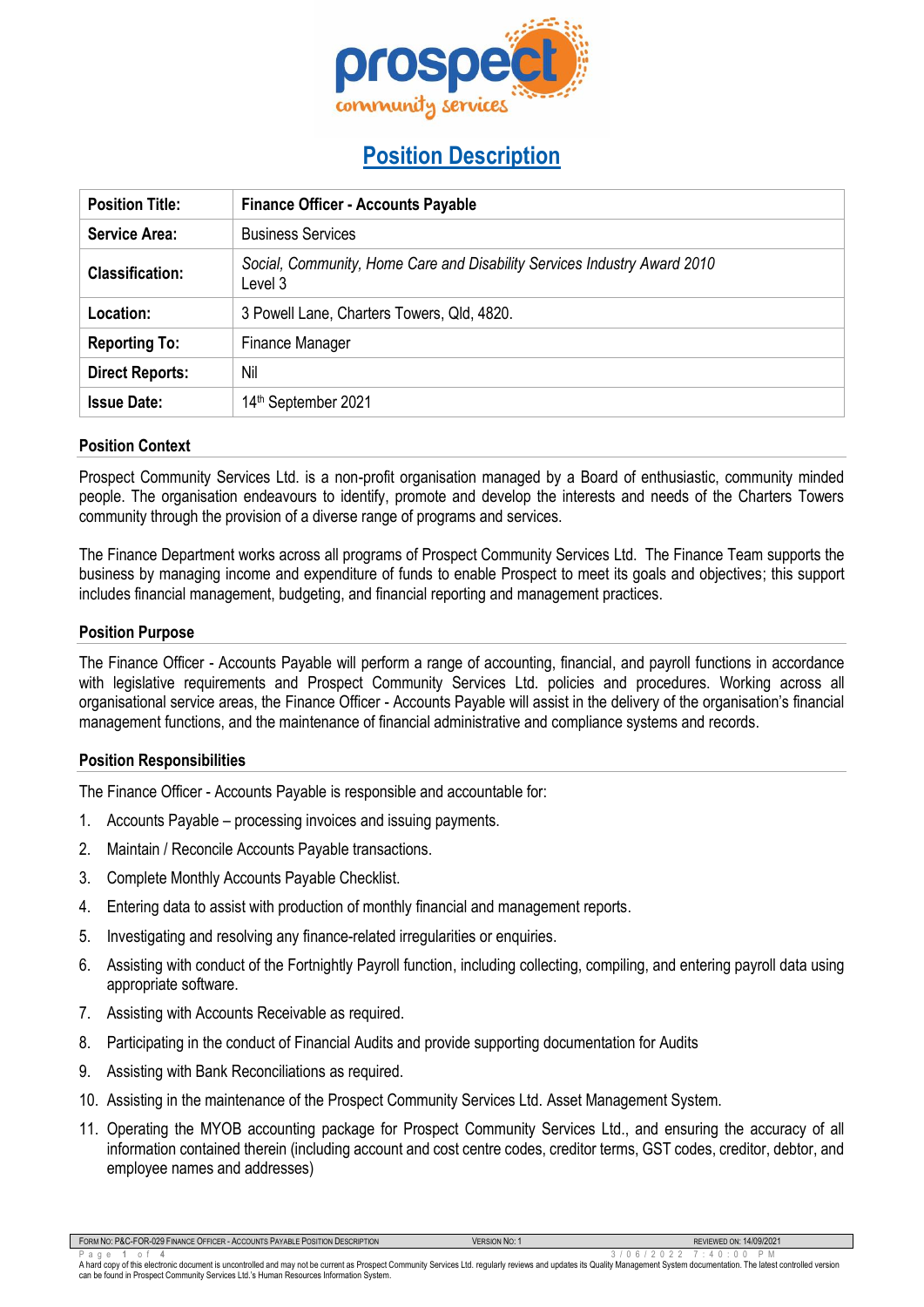

- 12. Undertaking relief duties on reception as needed.
- 13. Developing, maintaining, and submitting accurate, clear, and informative internal and external reports in the required manner, form, and timeframe.
- 14. Ensuring Prospect Community Services Ltd.'s financial compliance with all legal and contractual obligations.
- 15. Taking reasonable care for their own health and safety and ensuring their acts or omissions do not adversely affect the health and safety of other persons.
- 16. Implementing Prospect Community Services Ltd.'s work health and safety risk management processes.
- 17. Complying with all related legislation, regulations, standards, codes, guidelines, and quality frameworks.
- 18. Adhering to Prospect Community Services Ltd. policies, procedures, and guidelines.
- 19. Performing designated tasks and duties as rostered, and undertaking such other reasonable tasks and duties as instructed by Prospect Community Services Ltd.

#### **Key Performance Measures**

- All finance-related Data Entry (e.g. MYOB, spread sheets) is undertaken and processed in an accurate and timely manner.
- Team player behaviour and cooperative work practices are promoted and demonstrated at all times.
- All Finance Department administrative systems are diligently implemented.
- Organisational systems, policies, procedures, and guidelines are consistently enacted and complied with to ensure quality work performance and service delivery, and maintenance of a safe and healthy work environment.

#### **Organisational Relationships**

- **Internal:** Business Services colleagues; other Prospect Community Services Ltd. service areas and team members.
- **External:** Creditors; debtors; financial institution personnel; government departments.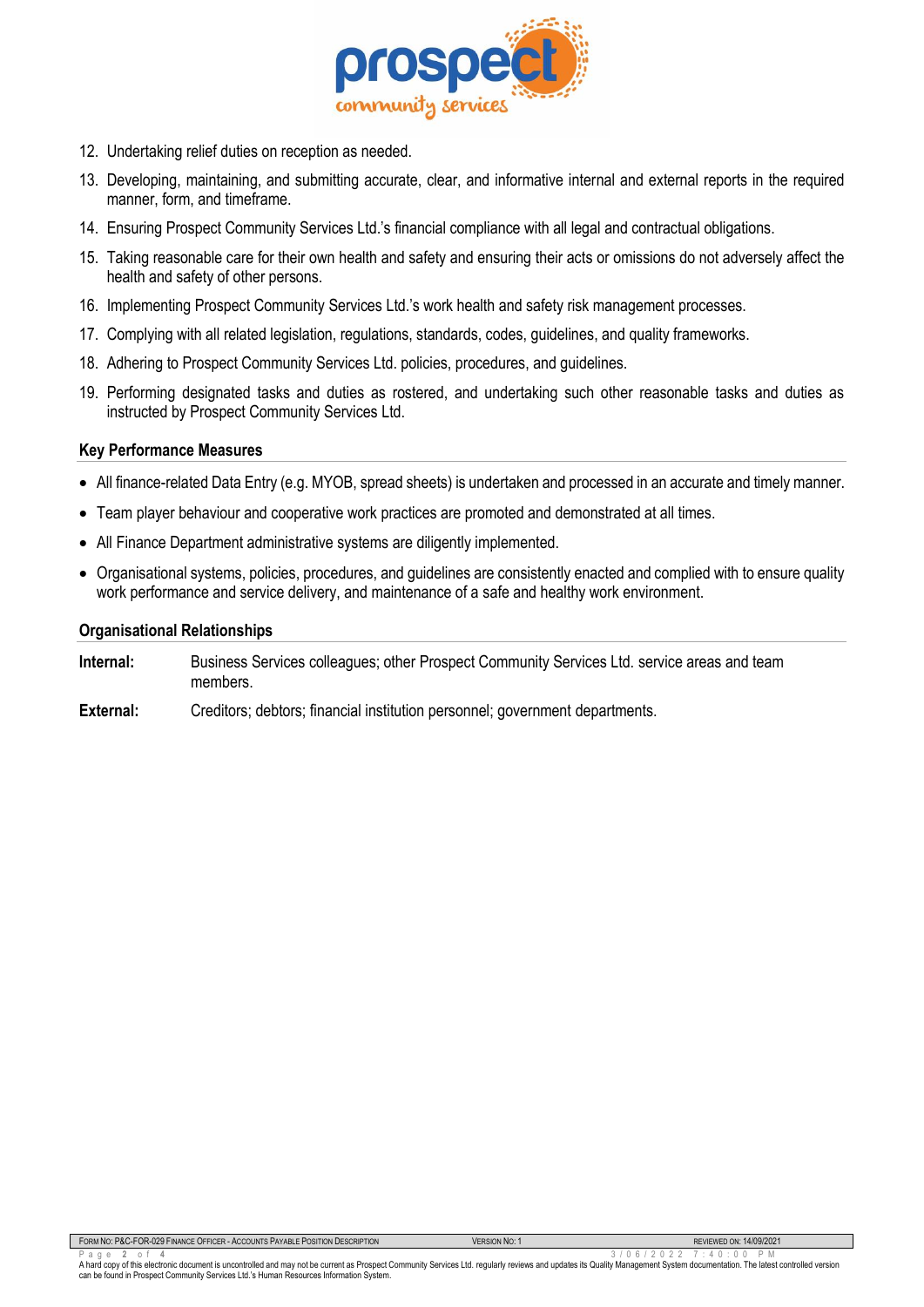

# **Key Selection Criteria**

## **Qualifications and Experience**

- Certificate IV in Accounting and/or Bookkeeping or equivalent industry qualification (desirable).
- Demonstrated experience (minimum 2 years) in accounts payable and general bookkeeping / accounting experience.

# **Skills and Attributes**

- Proficiency in the use of accounting packages (MYOB desirable).
- Demonstrated experience in bookkeeping, accounts management and key facts of financial management (including payroll, creditors and debtors, and statutory compliance)
- Demonstrated Information Technology (IT) skills with proficiency in the use of Microsoft software applications (particularly Word and Excel **[advanced level]**).
- Knowledge of, or willingness and capacity to develop knowledge of, relevant legislation, regulations, industrial instruments, frameworks, and standards impacting the Finance function.
- Demonstrated ability to meet agreed schedules and timelines and deliver agreed outcomes.
- Demonstrated experience working in a multi-faceted organisation.
- Excellent verbal and written communication skills.
- Acute attention to detail.
- Demonstrated commitment to team cohesion, inclusion, quality customer/Participant outcomes, and community collaboration.
- Trustworthy and able to maintain high ethical standards and information confidentiality.
- Reliable, punctual, and able to work flexibly and with initiative, with limited supervision.
- Ability to perform all physical requirements of the position.
- Commitment to observing and implementing work health and safety (WHS) requirements.

# **Mandatory Requirements**

- Current Queensland Driver Licence
- Possession of, or eligibility to obtain, a current, valid Blue Card Positive Notice (Working with Children check)
- Possession of, or eligibility to obtain, a current NDIS Worker Screening Prescribed Notice (Criminal History screening)
- Ability to pass drug and alcohol screening.